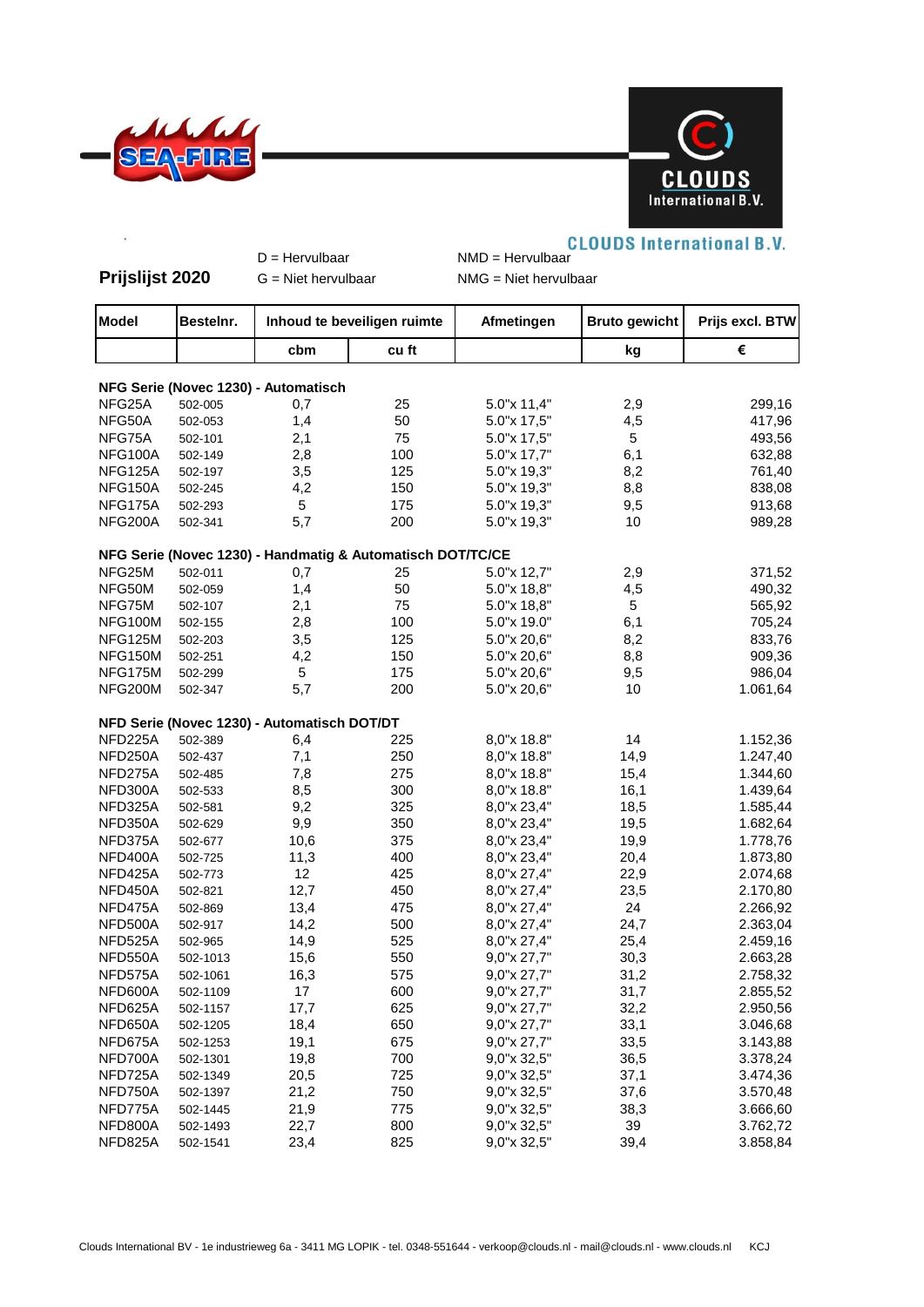| <b>Model</b>      | Bestelnr. | Inhoud te beveiligen ruimte |                                                           | Afmetingen   | <b>Bruto gewicht</b> | Prijs excl. BTW |
|-------------------|-----------|-----------------------------|-----------------------------------------------------------|--------------|----------------------|-----------------|
|                   |           | cbm                         | cu ft                                                     |              | kg                   | €               |
|                   |           |                             | NFD Serie (Novec 1230) - Handmatig & Automatisch - DOT/TC |              |                      |                 |
| NFD225M           | 502-395   | 6,4                         | 225                                                       | 8,0"x 20,1"  | 14                   | 1.226,88        |
| NFD250M           | 502-443   | 7,1                         | 250                                                       | 8,0"x 20,1"  | 14,9                 | 1.321,92        |
| NFD275M           | 502-491   | 7,8                         | 275                                                       | 8,0"x 20,1"  | 15,4                 | 1.418,04        |
| NFD300M           | 502-539   | 8,5                         | 300                                                       | 8,0"x 20,1"  | 16,1                 | 1.515,24        |
| NFD325M           | 502-587   | 9,2                         | 325                                                       | 8,0"x 24,7"  | 18,5                 | 1.661,04        |
| NFD350M           | 502-635   | 9,9                         | 350                                                       | 8,0"x 24,7"  | 19,5                 | 1.756,08        |
| NFD375M           | 502-683   | 10,6                        | 375                                                       | 8,0"x 24,7"  | 19,9                 | 1.853,28        |
| NFD400M           | 502-731   | 11,3                        | 400                                                       | 8,0"x 24,7"  | 20,4                 | 1.948,32        |
| NFD425M           | 502-779   | 12                          | 425                                                       | 8,0"x 28,7"  | 22,9                 | 2.149,20        |
| NFD450M           | 502-827   | 12,7                        | 450                                                       | 8,0"x 28,7"  | 23,5                 | 2.245,32        |
| NFD475M           | 502-875   | 13,4                        | 475                                                       | 8,0"x 28,7"  | 24                   | 2.341,44        |
| NFD500M           | 502-923   | 14,2                        | 500                                                       | 8,0"x 28,7"  | 24,7                 | 2.437,56        |
| NFD525M           | 502-971   | 14,9                        | 525                                                       | 8,0"x 28,7"  | 25,4                 | 2.532,60        |
| NFD550M           | 502-1019  | 15,6                        | 550                                                       | 9,0"x 29,0"  | 30,3                 | 2.737,80        |
| NFD575M           | 502-1067  | 16,3                        | 575                                                       | 9,0"x 29,0"  | 31,2                 | 2.832,84        |
| NFD600M           | 502-1115  | 17                          | 600                                                       | 9,0"x 29,0"  | 31,7                 | 2.928,96        |
| NFD625M           | 502-1163  | 17,7                        | 625                                                       | 9,0"x 29,0"  | 32,2                 | 3.026,16        |
| NFD650M           | 502-1211  | 18,4                        | 650                                                       | 9,0"x 29,0"  | 33,1                 | 3.121,20        |
| NFD675M           | 502-1259  | 19,1                        | 675                                                       | 9,0"x 29,0"  | 33,5                 | 3.217,32        |
| NFD700M           | 502-1307  | 19,8                        | 700                                                       | 9,0"x 33,8"  | 36,5                 | 3.452,76        |
| NFD725M           | 502-1355  | 20,5                        | 725                                                       | 9,0"x 33,8"  | 37,1                 | 3.548,88        |
| NFD750M           | 502-1403  | 21,2                        | 750                                                       | 9,0"x 33,8"  | 37,6                 | 3.643,92        |
| NFD775M           | 502-1451  | 21,9                        | 775                                                       | 9,0"x 33,8"  | 38,3                 | 3.741,12        |
| NFD800M           | 502-1499  | 22,7                        | 800                                                       | 9,0"x 33,8"  | 39                   | 2.756,16        |
| NFD825M           | 502-1547  | 23,4                        | 825                                                       | 9,0"x 33,8"  | 39,4                 | 3.932,28        |
| NFD850M           | 502-1589  | 24,1                        | 850                                                       | 16.5"x 30.7" | 51                   | 4.248,72        |
| NFD875M           | 502-1613  | 24,8                        | 875                                                       | 16.5"x 30.7" | 51,7                 | 4.337,28        |
| NFD900M           | 502-1637  | 25,5                        | 900                                                       | 16.5"x 30.7" | 52,1                 | 4.426,92        |
| NFD925M           | 502-1661  | 26,2                        | 925                                                       | 16.5"x 30.7" | 52,8                 | 4.516,56        |
| NFD950M           | 502-1685  | 26,9                        | 950                                                       | 16.5"x 30.7" | 53,5                 | 4.606,20        |
| NFD975M           | 502-1709  | 27,6                        | 975                                                       | 16.5"x 30.7" | 53,9                 | 4.694,76        |
| <b>NFD1000M</b>   | 502-1733  | 28,3                        | 1000                                                      | 16.5"x 30.7" | 54,6                 | 4.784,40        |
| <b>NFD1025M</b>   | 502-1757  | 29                          | 1025                                                      | 16.5"x 30.7" | 55,3                 | 4.874,04        |
| <b>NFD1050M</b>   | 502-1781  | 29,7                        | 1050                                                      | 16.5"x 30.7" | 55,7                 | 4.963,68        |
| <b>NFD1075M</b>   | 502-1805  | 30,4                        | 1075                                                      | 16.5"x 30.7" | 56,4                 | 5.052,24        |
| <b>NFD1100M</b>   | 502-1829  | 31,1                        | 1100                                                      | 16.5"x 30.7" | 57,1                 | 5.141,88        |
| <b>NFD1125M</b>   | 502-1853  | 31,9                        | 1125                                                      | 16.5"x 30.7" | 57,6                 | 5.231,52        |
| NFD1150M 502-1877 |           | 32,6                        | 1150                                                      | 16.5"x 30.7" | 58,2                 | 5.320,08        |
| <b>NFD1175M</b>   | 502-1901  | 33,3                        | 1175                                                      | 16.5"x 30.7" | 58,9                 | 5.409,72        |
| <b>NFD1200M</b>   | 502-1925  | 34                          | 1200                                                      | 16.5"x 30.7" | 59,4                 | 5.499,36        |
| <b>NFD1225M</b>   | 502-1949  | 34,7                        | 1225                                                      | 16.5"x 30.7" | 60,1                 | 5.587,92        |
| NFD1250M 502-1973 |           | 35,4                        | 1250                                                      | 16.5"x 30.7" | 60,7                 | 5.677,56        |
| NFD1275M          | 502-1997  | 36,1                        | 1275                                                      | 16.5"x 39.9" | 67,1                 | 6.025,32        |
| <b>NFD1300M</b>   | 502-2021  | 36,8                        | 1300                                                      | 16.5"x 39.9" | 67,5                 | 6.114,96        |
| <b>NFD1325M</b>   | 502-2045  | 37,5                        | 1325                                                      | 16.5"x 39.9" | 68,4                 | 6.204,60        |
| <b>NFD1350M</b>   | 502-2069  | 38,2                        | 1350                                                      | 16.5"x 39.9" | 68,9                 | 6.294,24        |
| <b>NFD1375M</b>   | 502-2093  | 38,9                        | 1375                                                      | 16.5"x 39.9" | 69,3                 | 6.382,80        |
| NFD1400M          | 502-2117  | 39,6                        | 1400                                                      | 16.5"x 39.9" | 70                   | 6.472,44        |
| <b>NFD1425M</b>   | 502-2141  | 40,3                        | 1425                                                      | 16.5"x 39.9" | 70,7                 | 6.561,00        |
| NFD1450M          | 502-2165  | 41,1                        | 1450                                                      | 16.5"x 39.9" | 71,2                 | 6.650,64        |
| <b>NFD1475M</b>   | 502-2189  | 41,8                        | 1475                                                      | 16.5"x 39.9" | 71,8                 | 6.740,28        |
| NFD1500M          | 502-2213  | 42,5                        | 1500                                                      | 16.5"x 39.9" | 72,5                 | 6.829,92        |
| NFD1525M          | 502-2237  | 43,2                        | 1525                                                      | 16.5"x 39.9" | 73                   | 6.918,48        |
| <b>NFD1550M</b>   | 502-2261  | 43,9                        | 1550                                                      | 16.5"x 39.9" | 73,7                 | 7.008,12        |
| <b>NFD1575M</b>   | 502-2285  | 44,6                        | 1575                                                      | 16.5"x 39.9" | 74,3                 | 7.097,76        |
| <b>NFD1600M</b>   | 502-2309  | 45,3                        | 1600                                                      | 16.5"x 39.9" | 74,8                 | 7.186,32        |
| <b>NFD1625M</b>   | 502-2333  | 46                          | 1625                                                      | 16.5"x 39.9" | 75,5                 | 7.275,96        |
| <b>NFD1650M</b>   | 502-2357  | 46,7                        | 1650                                                      | 16.5"x 39.9" | 76,2                 | 7.365,60        |
| NFD1675M          | 502-2381  | 47,4                        | 1675                                                      | 16.5"x 39.9" | 76,6                 | 7.455,24        |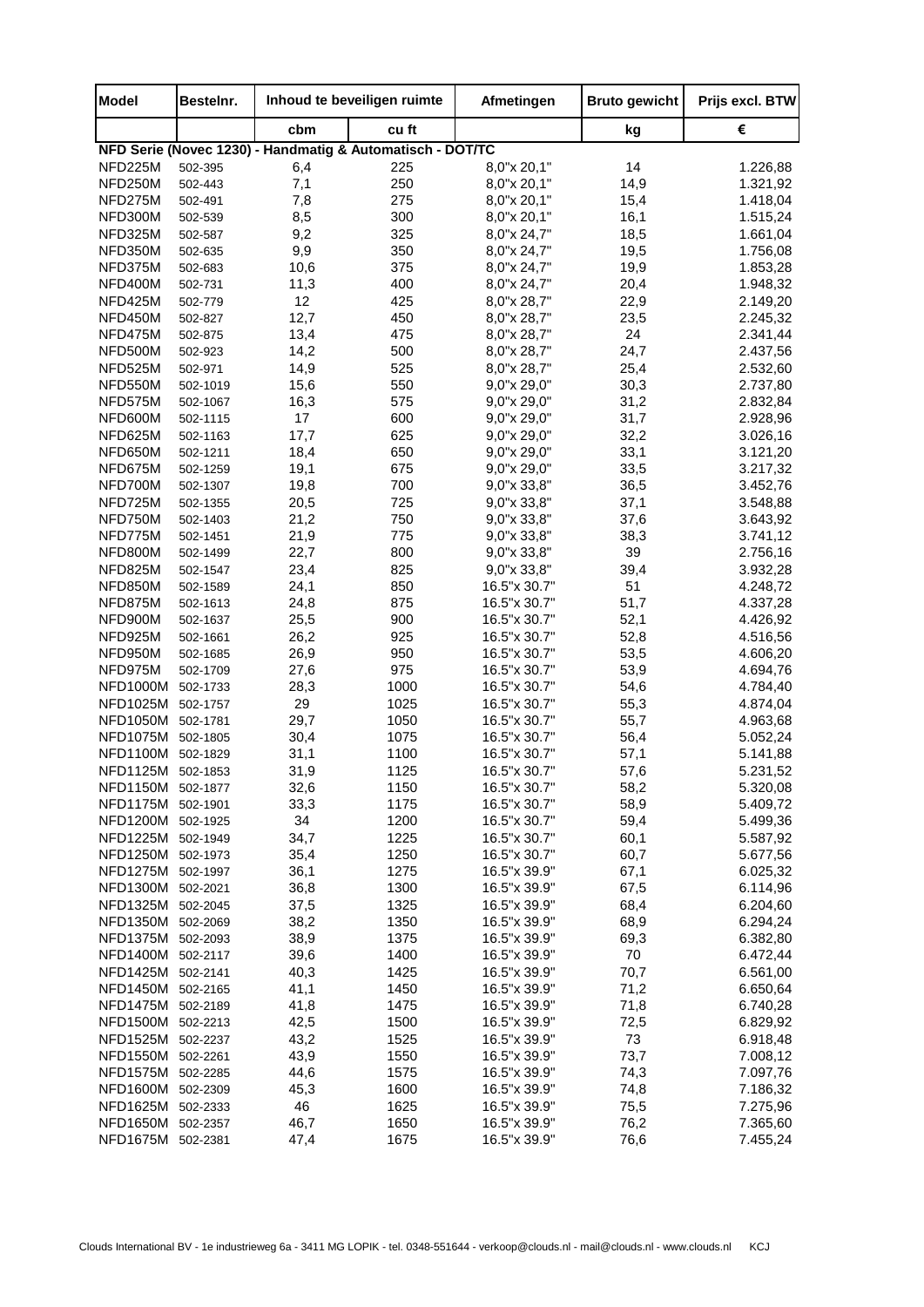| <b>Model</b>                   | Bestelnr.            |                                                   | Inhoud te beveiligen ruimte                               | Afmetingen                   | <b>Bruto gewicht</b> | Prijs excl. BTW      |
|--------------------------------|----------------------|---------------------------------------------------|-----------------------------------------------------------|------------------------------|----------------------|----------------------|
|                                |                      | cbm                                               | cu ft                                                     |                              | kg                   | €                    |
|                                |                      |                                                   | NFD Serie (Novec 1230) - Handmatig & Automatisch - DOT/TC |                              |                      |                      |
| NFD1700M                       | 502-2405             | 48,1                                              | 1700                                                      | 16.5"x 39.9"                 | 77,3                 | 7.543,80             |
| NFD1725M 502-2429              |                      | 48,8                                              | 1725                                                      | 16.5"x 39.9"                 | 78                   | 7.633,44             |
| NFD1750M                       | 502-2453             | 49,6                                              | 1750                                                      | 16.5"x 39.9"                 | 78,4                 | 7.723,08             |
| NFD1775M 502-2477              |                      | 50,3                                              | 1775                                                      | 16.5"x 39.9"                 | 79,1                 | 7.812,72             |
| <b>NFD1800M</b>                | 502-2501             | 51                                                | 1800                                                      | 16.5"x 39.9"                 | 79,8                 | 7.901,28             |
|                                |                      |                                                   | NMG Series (Novec 1230) - Alleen Handmatig - DOT/TC/CE    |                              |                      |                      |
| <b>NMG25</b>                   | 522-012              | 0,7                                               | 25                                                        | 5.0"x 12,7"                  | 2,9                  | 390,96               |
| NMG50                          | 522-060              | 1,4                                               | 50                                                        | 5.0"x 18,8"                  | 4,5                  | 509,76               |
| NMG75                          | 522-108              | 2,1                                               | 75                                                        | 5.0"x 18,8"                  | 5                    | 585,36               |
| <b>NMG100</b>                  | 522-156              | 2,8                                               | 100                                                       | 5.2"x 19"                    | 6,1                  | 724,68               |
| <b>NMG125</b>                  | 522-204              | 3,5                                               | 125                                                       | 5.7"x 20,6"                  | 8,2                  | 853,20               |
| <b>NMG150</b>                  | 522-252              | 4,2                                               | 150                                                       | 5.7"x 20,6"                  | 8,8                  | 929,88               |
| <b>NMG175</b>                  | 522-300              | 5                                                 | 175                                                       | 5.7"x 20,6"                  | 9,5                  | 1.005,48             |
| <b>NMG200</b>                  | 522-348              | 5,7                                               | 200                                                       | 5.7"x 20,6"                  | 10                   | 1.081,08             |
|                                |                      | NMD Series (Novec 1230) - Alleen Handmatig - TPED |                                                           |                              |                      |                      |
| <b>NMD225</b>                  | 532-396              | 6,4                                               | 225                                                       | 8,0"x 20,1"                  | 14                   | 1.246,32             |
| <b>NMD250</b>                  | 532-444              | 7,1                                               | 250                                                       | 8,0"x 20,1"                  | 14,9                 | 1.342,44             |
| <b>NMD275</b>                  | 532-492              | 7,8                                               | 275                                                       | 8,0"x 20,1"                  | 15,4                 | 1.438,56             |
| <b>NMD300</b>                  | 532-540              | 8,5                                               | 300                                                       | 8,0"x 20,1"                  | 16,1                 | 1.534,68             |
| <b>NMD325</b>                  | 532-588              | 9,2                                               | 325                                                       | 8,0"x 24,7"                  | 18,5                 | 1.680,48             |
| <b>NMD350</b>                  | 532-636              | 9,9                                               | 350                                                       | 8,0"x 24,7"                  | 19,5                 | 1.776,60             |
| <b>NMD375</b>                  | 532-684              | 10,6                                              | 375                                                       | 8,0"x 24,7"                  | 19,9                 | 1.872,72             |
| <b>NMD400</b>                  | 532-732              | 11,3                                              | 400                                                       | 8,0"x 24,7"                  | 20,4                 | 1.968,84             |
| <b>NMD425</b>                  | 532-780              | 12                                                | 425                                                       | 8,0"x 28,7"                  | 22,9                 | 2.169,72             |
| <b>NMD450</b>                  | 532-828              | 12,7                                              | 450                                                       | 8,0"x 28,7"                  | 23,5                 | 2.264,76             |
| <b>NMD475</b><br><b>NMD500</b> | 532-876<br>532-924   | 13,4<br>14,2                                      | 475<br>500                                                | 8,0"x 28,7"<br>8,0"x 28,7"   | 24<br>24,7           | 2.360,88<br>2.457,00 |
| <b>NMD525</b>                  | 532-972              | 14,9                                              | 525                                                       | 8,0"x 28,7"                  | 25,4                 | 2.553,12             |
| <b>NMD550</b>                  | 532-1020             | 15,6                                              | 550                                                       | 9,0"x 29"                    | 30,3                 | 2.758,32             |
| <b>NMD575</b>                  | 532-1068             | 16,3                                              | 575                                                       | 9,0"x 29"                    | 31,2                 | 2.853,36             |
| <b>NMD600</b>                  | 532-1116             | 17                                                | 600                                                       | 9,0"x 29"                    | 31,7                 | 2.949,48             |
| <b>NMD625</b>                  | 532-1164             | 17,7                                              | 625                                                       | 9,0"x 29"                    | 32,2                 | 3.045,60             |
| <b>NMD650</b>                  | 532-1212             | 18,4                                              | 650                                                       | 9,0"x 29"                    | 33,1                 | 3.141,72             |
| <b>NMD675</b>                  | 532-1260             | 19,1                                              | 675                                                       | 9,0"x 29"                    | 33,5                 | 3.236,76             |
| <b>NMD700</b>                  | 532-1308             | 19,8                                              | 700                                                       | 9,0"x 33,8"                  | 36,5                 | 3.473,28             |
| <b>NMD725</b>                  | 532-1356             | 20,5                                              | 725                                                       | 9,0"x 33,8"                  | 37,1                 | 3.568,32             |
| <b>NMD750</b>                  | 532-1404             | 21,2                                              | 750                                                       | 9,0"x 33,8"                  | 37,6                 | 3.664,44             |
| <b>NMD775</b>                  | 532-1452             | 21,9                                              | 775                                                       | 9,0"x 33,8"                  | 38,3                 | 3.760,56             |
| <b>NMD800</b>                  | 532-1500             | 22,7                                              | 800                                                       | 9,0"x 33,8"                  | 39                   | 3.856,68             |
| <b>NMD825</b>                  | 532-1548             | 23,4                                              | 825                                                       | 9,0"x 33,8"                  | 39,4                 | 3.952,80             |
| <b>NMD850</b>                  | 532-1589             | 24,1                                              | 850                                                       | 16,5"x 30,7"                 | 51                   | 4.248,72             |
| <b>NMD875</b>                  | 532-1613             | 24,8                                              | 875                                                       | 16,5"x 30,7"                 | 51,7                 | 4.337,28             |
| <b>NMD900</b>                  | 532-1637             | 25,5                                              | 900                                                       | 16,5"x 30,7"                 | 52,1                 | 4.426,92             |
| <b>NMD925</b>                  | 532-1661             | 26,2                                              | 925                                                       | 16,5"x 30,7"                 | 52,8                 | 4.516,56             |
| <b>NMD950</b>                  | 532-1685             | 26,9                                              | 950                                                       | 16,5"x 30,7"                 | 53,5                 | 4.606,20             |
| <b>NMD975</b>                  | 532-1709             | 27,7                                              | 975                                                       | 16,5"x 30,7"                 | 53,9                 | 4.694,76             |
| NMD1000                        | 532-1733             | 28,4                                              | 1000                                                      | 16,5"x 30,7"                 | 54,6                 | 4.784,40             |
| NMD1025                        | 532-1757             | 29,1                                              | 1025                                                      | 16,5"x 30,7"                 | 55,3                 | 4.874,04             |
| NMD1050                        | 532-1781             | 29,8                                              | 1050                                                      | 16,5"x 30,7"<br>16,5"x 30,7" | 55,7                 | 4.963,68             |
| NMD1075                        | 532-1805             | 30,5                                              | 1075                                                      | 16,5"x 30,7"                 | 56,4                 | 5.052,24             |
| NMD1100                        | 532-1829             | 31,2                                              | 1100                                                      |                              | 57,1                 | 5.141,88             |
| NMD1125<br>NMD1150             | 532-1853             | 31,9                                              | 1125<br>1150                                              | 16,5"x 30,7"<br>16,5"x 30,7" | 57,6<br>58,2         | 5.231,52             |
| <b>NMD1175</b>                 | 532-1877<br>532-1901 | 32,6<br>33,3                                      | 1175                                                      | 16,5"x 30,7"                 | 58,9                 | 5.320,08<br>5.409,72 |
| <b>NMD1200</b>                 | 532-1925             | 34,0                                              | 1200                                                      | 16,5"x 30,7"                 | 59,4                 | 5.499,36             |
| <b>NMD1225</b>                 | 532-1949             | 34,7                                              | 1225                                                      | 16,5"x 30,7"                 | 60,1                 | 5.587,92             |
| <b>NMD1250</b>                 | 532-1973             | 35,5                                              | 1250                                                      | 16,5"x 30,7"                 | 60,7                 | 5.677,56             |
| <b>NMD1275</b>                 | 532-1997             | 36,2                                              | 1275                                                      | 16,5"x 39,9"                 | 67,1                 | 6.025,32             |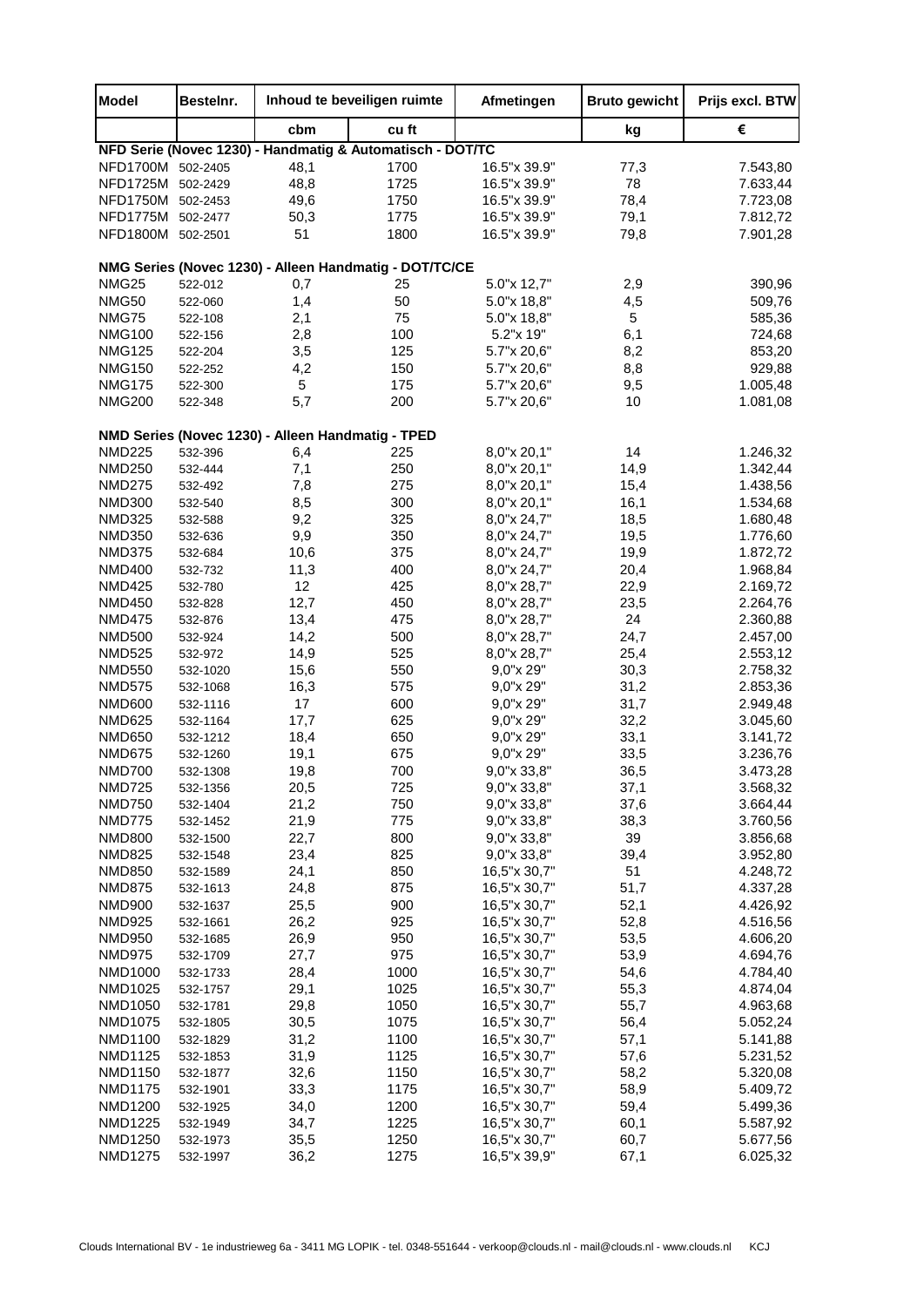| <b>Model</b>   | Bestelnr. |                                            | Inhoud te beveiligen ruimte | Afmetingen   | <b>Bruto gewicht</b> | Prijs excl. BTW |
|----------------|-----------|--------------------------------------------|-----------------------------|--------------|----------------------|-----------------|
|                |           | cbm                                        | cu ft                       |              | kg                   | €               |
|                |           | NMD Series (Novec 1230) - Alleen Handmatig |                             |              |                      |                 |
| <b>NMD1300</b> | 532-2021  | 36,9                                       | 1300                        | 16,5"x 39,9" | 67,5                 | 6.114,96        |
| NMD1325        | 532-2045  | 37,6                                       | 1325                        | 16,5"x 39,9" | 68,4                 | 6.203,52        |
| NMD1350        | 532-2069  | 38,3                                       | 1350                        | 16,5"x 39,9" | 68,9                 | 6.294,24        |
| <b>NMD1375</b> | 532-2093  | 39,0                                       | 1375                        | 16.5"x 39.9" | 69,3                 | 6.382,80        |
| <b>NMD1400</b> | 532-2117  | 39,7                                       | 1400                        | 16,5"x 39,9" | 70                   | 6.472,44        |
| <b>NMD1425</b> | 532-2141  | 40,4                                       | 1425                        | 16,5"x 39,9" | 70,7                 | 6.561,00        |
| <b>NMD1450</b> | 532-2165  | 41,1                                       | 1450                        | 16,5"x 39,9" | 71,2                 | 6.650,64        |
| <b>NMD1475</b> | 532-2189  | 41,8                                       | 1475                        | 16.5"x 39.9" | 71,8                 | 6.740,28        |
| <b>NMD1500</b> | 532-2213  | 42,5                                       | 1500                        | 16,5"x 39,9" | 72,5                 | 6.829,92        |
| <b>NMD1525</b> | 532-2237  | 43,3                                       | 1525                        | 16,5"x 39,9" | 73                   | 6.918,48        |
| NMD1550        | 532-2261  | 44,0                                       | 1550                        | 16,5"x 39,9" | 73,7                 | 7.008,12        |
| <b>NMD1575</b> | 532-2285  | 44,7                                       | 1575                        | 16,5"x 39,9" | 74,3                 | 7.097,76        |
| NMD1600        | 532-2309  | 45,4                                       | 1600                        | 16,5"x 39,9" | 74,8                 | 7.186,32        |
| <b>NMD1625</b> | 532-2333  | 46,1                                       | 1625                        | 16,5"x 39,9" | 75,5                 | 7.275,96        |
| NMD1650        | 532-2357  | 46,8                                       | 1650                        | 16,5"x 39,9" | 76,2                 | 7.365,60        |
| <b>NMD1675</b> | 532-2381  | 47,5                                       | 1675                        | 16,5"x 39,9" | 76,6                 | 7.455,24        |
| <b>NMD1700</b> | 532-2405  | 48,2                                       | 1700                        | 16,5"x 39,9" | 77,3                 | 7.543,80        |
| <b>NMD1725</b> | 532-2429  | 48,9                                       | 1725                        | 16,5"x 39,9" | 78                   | 7.633,44        |
| <b>NMD1750</b> | 532-2453  | 49,6                                       | 1750                        | 16,5"x 39,9" | 78,4                 | 7.723,08        |
| <b>NMD1775</b> | 532-2477  | 50,3                                       | 1775                        | 16,5"x 39,9" | 79,1                 | 7.812,72        |
| <b>NMD1800</b> | 532-2501  | 51,1                                       | 1800                        | 16,5"x 39,9" | 79,8                 | 7.901,28        |

|              | <b>ACCESSOIRES</b> |                                                |                                |                                        |                 |  |  |
|--------------|--------------------|------------------------------------------------|--------------------------------|----------------------------------------|-----------------|--|--|
| <b>Model</b> | Besteinr.          | Omschrijving                                   | <b>FG/MG &amp; FD/MG</b>       | <b>NFG/NMG &amp;</b><br><b>NFD/NMD</b> | Prijs excl. BTW |  |  |
|              |                    | <b>Replacement Mounting Bracket Assemblies</b> |                                |                                        |                 |  |  |
|              | 130-249            | 2"x7"with SAE 362 Clamps                       | FG/MG 25-50                    | NFG/NMG 25                             | 49,68           |  |  |
|              | 130-826            | 2"x7" with SAE 416 Clamps                      | FG/MG 51-75                    | N/A                                    | 54,00           |  |  |
|              | 130-775            | 2"3/4x11"3/4 with SAE 462 Clamps               | FG/MG 76-100                   | <b>NFG/NMG 26-75</b>                   | 78,84           |  |  |
|              | 130-805            | 2"3/4x11"3/4 with SAE 512 Clamps               | FG/MG 101-125                  | NFG/NMG 76-<br>100                     | 78,84           |  |  |
|              | 130-013            | 5"1/4 diameter                                 | FG/MG 126-240                  | N/A                                    | 85,32           |  |  |
|              | 130-250            | 4"x12" with SAE 612 Clamps                     | FG/MG 126-240<br>FD/MD 126-225 | NFG/NMG<br>101-200                     | 85,32           |  |  |
|              | 130-251            | 4"x12" with SAE 762 Clamps                     | FD/MD 226-350                  | NFD/NMD<br>201-300                     | 86,40           |  |  |
|              | 130-252            | 6"x15"5/8 with SAE 812 Clamps                  | FD/MD 351-500                  | NFD/NMD<br>301-400                     | 100,44          |  |  |
|              | 130-253            | 6"x20" with SAE 812 Clamps                     | FD/MD 501-600                  | NFD/NMD<br>401-525                     | 128,52          |  |  |
|              | 130-254            | 6"x20" with SAE 912 Clamps                     | FD/MD 601-800                  | NFD/NMD<br>526-675                     | 130,68          |  |  |
|              | 130-777            | 6"x24"1/2 with SAE 912 Clamps                  | FD/MD 801-1000                 | NFD/NMD<br>676-825                     | 143,64          |  |  |
|              | 130-009            | 10" diameter                                   | FG/MG 1001-1500                | NFD/NMD<br>676-825                     | 416,88          |  |  |
|              |                    |                                                |                                |                                        |                 |  |  |

٦

**Model** Bestelnr. Omschrijving **Bijzonderheden** Bruto gewicht Prijs excl. BTW

## **Firestop Engine Shutdown System box, zonder display**

**Omschrijving**

| 131-440 | Engine shutdown control | 4 circuit 9-32V | 349.92 |
|---------|-------------------------|-----------------|--------|
| 131-445 | Engine shutdown control | 6 circuit 9-32V | 388.80 |
| 131-450 | Engine shutdown control | 8 circuit 9-32V | 456.84 |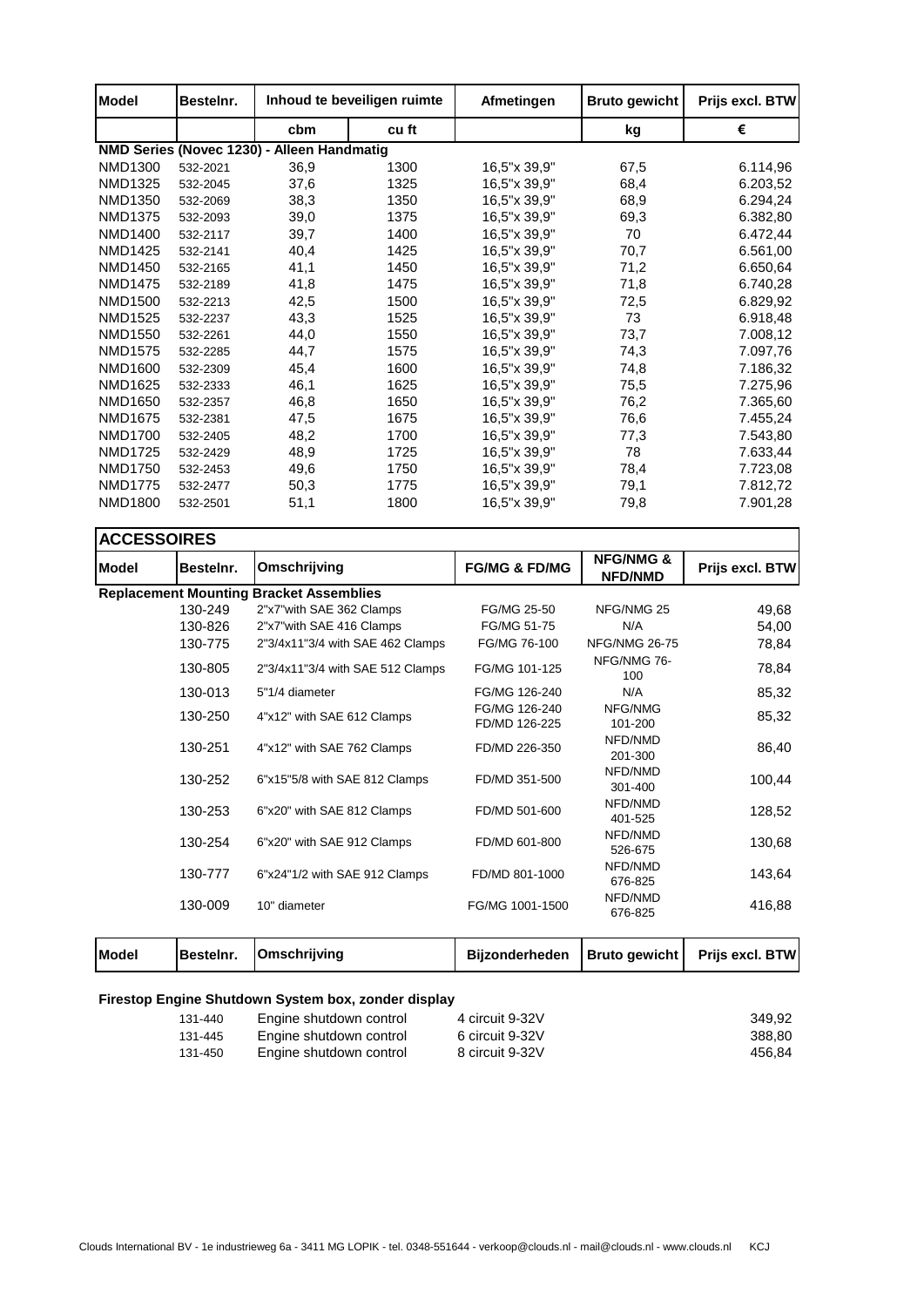| <b>Model</b>  | Besteinr. | Omschrijving                                                                        | <b>Bijzonderheden</b> | <b>Bruto gewicht</b> | Prijs excl. BTW |
|---------------|-----------|-------------------------------------------------------------------------------------|-----------------------|----------------------|-----------------|
|               |           | Firestop displays met Cat 5 kabel verbinding                                        |                       |                      |                 |
|               | 131-460   | System monitor & E.S. control                                                       | Vierkant              |                      | 147,96          |
|               | 131-461   | System monitor & E.S. control                                                       | Rond                  |                      | 137,16          |
|               | 131-462   | System monitor & E.S. control                                                       | HT Zone - Vierkant    |                      | 169,56          |
|               | 131-463   | System monitor & E.S. control                                                       | HT Zone - Rond        |                      | 158,76          |
|               | 131-464   | System monitor & E.S. control                                                       | Aux zone Vierkant     |                      | 169,56          |
|               | 131-465   | System monitor & E.S. control                                                       | Aux zone Rond         |                      | 158,76          |
|               | 131-466   | System monitor & E.S. control                                                       | LD - Vierkant         |                      | 169,56          |
|               | 131-467   | System monitor & E.S. control                                                       | LD - Rond             |                      | 158,76          |
|               |           | Alle displays worden geleverd met 1 mtr CAT 5 kabel - andere lengte op aanvraag     |                       |                      |                 |
|               | 123-252   | Firestop installatie & gebruikershandleiding                                        |                       |                      | 65,88           |
|               |           | ESRS displays serie met Harwire connector (Vervangings displays voor 131-200 serie) |                       |                      |                 |
|               | 131-400   | Fire suppression system supervisory panel, rechthoekig                              |                       |                      | 154,44          |
|               | 131-401   | Fire suppression system supervisory panel, rond                                     |                       |                      | 154,44          |
|               | 131-410   | System monitor & E.S. control                                                       | Vierkant              |                      | 154,44          |
|               | 131-411   | System monitor & E.S. control                                                       | Rond                  |                      | 154,44          |
|               | 131-420   | System monitor & E.S. control                                                       | HT Zone - Vierkant    |                      | 166,32          |
|               | 131-421   | System monitor & E.S. control                                                       | HT Zone - Rond        |                      | 166,32          |
|               | 131-425   | System monitor & E.S. control                                                       | Aux zone Vierkant     |                      | 166,32          |
|               | 131-426   | System monitor & E.S. control                                                       | Aux zone Rond         |                      | 166,32          |
|               | 131-427   | System monitor & E.S. control                                                       | LD - Vierkant         |                      | 166,32          |
|               | 131-428   | System monitor & E.S. control                                                       | LD - Rond             |                      | 166,32          |
| Verlengkabels |           |                                                                                     |                       |                      |                 |
|               | 124-066   | ESEH 10-10' (3,05 m)                                                                |                       |                      | 32,40           |
|               | 124-067   | ESEH 30-30' (9,15 m)                                                                |                       |                      | 63,72           |
|               | 124-068   | ESEH 30 DI 30' (9,15 m) Dubbel                                                      |                       |                      | 89,64           |
|               |           |                                                                                     |                       |                      |                 |

┱

Т

T

## **Heat Sensors**

r

┑

| 131-303                     | Heat Temp Sensor assembly (for pre-engineeererd cylinder mounting) | 123,12 |
|-----------------------------|--------------------------------------------------------------------|--------|
| 131-304                     | Heat Temp Sensor assembly with enclosure 160 gr F                  | 154,44 |
| 131-552                     | Heat Temp Sensor assembly with enclosure 135 gr F                  | 154,44 |
| <b>Audio Vusual Devices</b> |                                                                    |        |
| 124-914                     | Horn strobe 12/24V, waterproof                                     | 155,52 |
| 124-969                     | Conv weatherproof sounder strobe - Bashee excel Lite IP66          | 235,44 |
| 124-1044                    | Banshee Excel Lite White Amber Xenon IP66 Sounder Beacon           | 235,44 |
| 131-297                     | Remote bell 12 V w/waterproof case                                 | 123,12 |
| 131-298                     | Remote bell 24 V w/waterproof case                                 | 123.12 |
| 124-236                     | 6" bell 24V IP23, 96dB w/back box                                  | 123,12 |
| 124-239                     | 6" bell 24V w/weatherproof back case IP33, 100dB & Back box        | 79.92  |
| <b>Visual devices</b>       |                                                                    |        |
| 120.117                     | $Indipator$ light $kit$ $wbn$                                      | 20.1G  |

| 130-117 | Indicator light kit w/panel - 12V | 29.16 |
|---------|-----------------------------------|-------|
| 130-118 | Indicator light kit w/panel - 24V | 29,16 |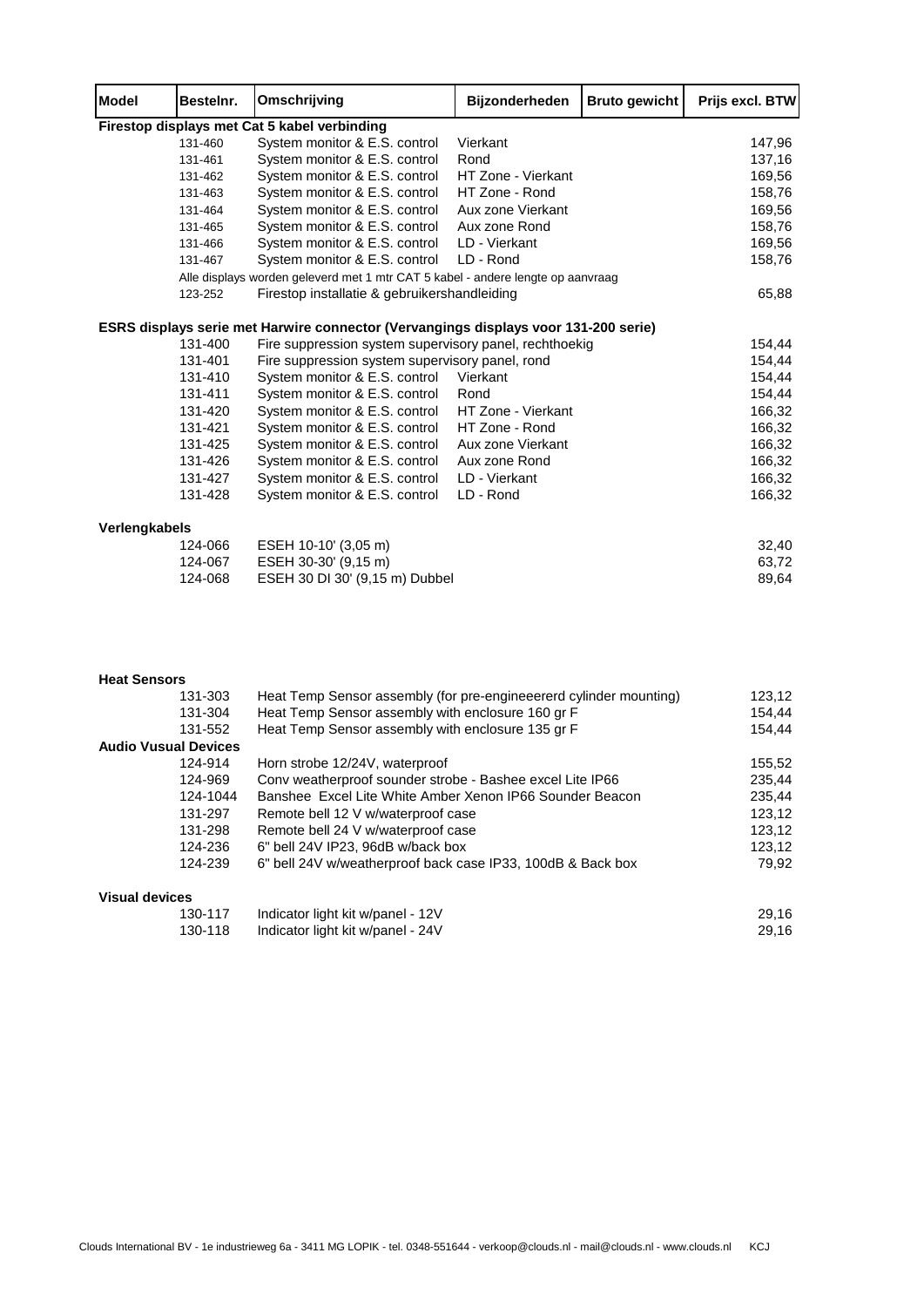| <b>Model</b> | Bestelnr.                              | Omschrijving                                           |                    | Bijzonderheden                                                                      | <b>Bruto gewicht</b> | Prijs excl. BTW  |
|--------------|----------------------------------------|--------------------------------------------------------|--------------------|-------------------------------------------------------------------------------------|----------------------|------------------|
|              |                                        | "Fire Resistant Sleeve Only" - for cable assemblies    |                    |                                                                                     |                      |                  |
|              |                                        | <b>Lengte Ft</b>                                       | <b>Lengte Mtrs</b> |                                                                                     | <b>Bruto gewicht</b> |                  |
|              | 138-206                                | 6                                                      | 1,83               |                                                                                     |                      | 69,12            |
|              | 138-208                                | 8                                                      | 2,44               |                                                                                     | 1                    | 91,80            |
|              | 138-210                                | 10<br>12                                               | 3,05               |                                                                                     | 1<br>1               | 114,48           |
|              | 138-212<br>138-214                     | 14                                                     | 3,66<br>4,27       |                                                                                     | 1,5                  | 136,08<br>158,76 |
|              | 138-216                                | 16                                                     | 4,88               |                                                                                     | 1,5                  | 181,44           |
|              | 138-218                                | 18                                                     | 5,49               |                                                                                     | 1,5                  | 204,12           |
|              | 138-220                                | 20                                                     | 6,1                |                                                                                     | 1,5                  | 225,72           |
|              | 138-222                                | 22                                                     | 3,71               |                                                                                     | 1,5                  | 248,40           |
|              | 138-224                                | 24                                                     | 7,32               |                                                                                     | 1,5                  | 271,08           |
|              | 138-226                                | 26                                                     | 7,93               |                                                                                     | $\boldsymbol{2}$     | 293,76           |
|              | 138-228                                | 28                                                     | 8,54               |                                                                                     | $\boldsymbol{2}$     | 315,36           |
|              | 138-230                                | 30                                                     | 9,15               |                                                                                     | $\boldsymbol{2}$     | 338,04           |
|              | 138-232                                | 32                                                     | 9,76               |                                                                                     | 2,5                  | 360,72           |
|              | 138-234                                | 34                                                     | 10,36              |                                                                                     | 2,5                  | 382,32           |
|              | 138-236                                | 36                                                     | 10,98              |                                                                                     | 2,5                  | 405,00           |
|              | 138-238                                | 38                                                     | 11,58              |                                                                                     | 2,5                  | 427,68           |
|              | 138-240                                | 40                                                     | 12,2               |                                                                                     | 2,5                  | 450,36           |
|              | 138-242                                | 42                                                     | 12,8               |                                                                                     | 2,5                  | 471,96           |
|              | 138-244                                | 44                                                     | 13,4               |                                                                                     | 2,5                  | 494,64           |
|              | 138-246                                | 46                                                     | 14                 |                                                                                     | 2,5                  | 517,32           |
|              | 138-248                                | 48                                                     | 14,6               |                                                                                     | 2,5                  | 540,00           |
|              | 138-250<br>- for pre-engineered system | 50                                                     | 15,24              |                                                                                     | 2,5                  | 561,60           |
|              |                                        |                                                        |                    | Max.lengte                                                                          | <b>Bruto gewicht</b> |                  |
|              | 136-0006                               | Bi-Dir Smac 6                                          |                    | 6 ft $/$ (1,83m)                                                                    | 1,4                  | 81,00            |
|              | 136-0008                               | Bi-Dir Smac 8                                          |                    | 8 ft / $(2,44m)$                                                                    | 1,8                  | 87,48            |
|              | 136-0010                               | Bi-Dir Smac 10                                         |                    | 10 ft / (3,05m)                                                                     | 1,8                  | 93,96            |
|              | 136-0012                               | Bi-Dir Smac 12                                         |                    | 12 ft / (3,66m)                                                                     | 1,8                  | 102,60           |
|              | 136-0014                               | Bi-Dir Smac 14                                         |                    | 14 ft / (4,27m)                                                                     | 1,8                  | 110,16           |
|              | 136-0016                               | Bi-Dir Smac 16                                         |                    | 16 ft / (4,88m)                                                                     | 2,3                  | 119,88           |
|              | 136-0018                               | Bi-Dir Smac 18                                         |                    | 18 ft / (5,49m)                                                                     | 2,3                  | 128,52           |
|              | 136-0020                               | Bi-Dir Smac 20                                         |                    | 20 ft / $(6,1m)$                                                                    | 2,3                  | 137,16           |
|              | 136-0022                               | Bi-Dir Smac 22                                         |                    | 22 ft / (6,71m)                                                                     | 2,3                  | 145,80           |
|              | 136-0024                               | Bi-Dir Smac 24                                         |                    | 24 ft / (7,32m)                                                                     | 2,7                  | 154,44           |
|              | 136-0026                               | Bi-Dir Smac 26                                         |                    | 26 ft / (7,93m)                                                                     | 2,7                  | 164,16           |
|              | 136-0028                               | Bi-Dir Smac 28<br>Bi-Dir Smac 30                       |                    | 28 ft / (8,54m)<br>30 ft / (9,15m)                                                  | 2,7                  | 172,80           |
|              | 136-0030<br>136-0032                   | Bi-Dir Smac 32                                         |                    | 32 ft / (9,76m)                                                                     | 2,7<br>2,7           | 182,52<br>190,08 |
|              | 136-0034                               | Bi-Dir Smac 34                                         |                    | 34 ft / (10,36m)                                                                    | 3,2                  | 199,80           |
|              | 136-0036                               | Bi-Dir Smac 36                                         |                    | 36 ft / (10,98m)                                                                    | 3,2                  | 207,36           |
|              | 136-0038                               | Bi-Dir Smac 38                                         |                    | 38 ft / (11,58m)                                                                    | 3,2                  | 217,08           |
|              | 136-0040                               | Bi-Dir Smac 40                                         |                    | 40 ft / (12,2m)                                                                     | 3,2                  | 224,64           |
|              |                                        |                                                        |                    | "Bi-Directional Smac with fire sleeve" met "manual/auto Faceplate" en "Fire Sleeve" |                      |                  |
|              | 136-2006                               | Bi-Dir Smac w/f.sleeve 6                               |                    | 6 ft $/$ (1,83m)                                                                    | 1,8                  | 155,52           |
|              | 136-2008                               | Bi-Dir Smac w/f.sleeve 8                               |                    | 8 ft / $(2,44m)$                                                                    | 2,3                  | 186,84           |
|              | 136-2010                               | Bi-Dir Smac w/f.sleeve 10                              |                    | 10 ft / $(3,05m)$                                                                   | 2,3                  | 213,84           |
|              | 136-2012                               | Bi-Dir Smac w/f.sleeve 12                              |                    | 12 ft / (3,66m)                                                                     | 2,3                  | 244,08           |
|              | 136-2014                               | Bi-Dir Smac w/f.sleeve 14                              |                    | 14 ft / (4,27m)                                                                     | 2,7                  | 273,24           |
|              | 136-2016                               | Bi-Dir Smac w/f.sleeve 16                              |                    | 16 ft / (4,88m)                                                                     | 3,2                  | 305,64           |
|              | 136-2018                               | Bi-Dir Smac w/f.sleeve 18                              |                    | 18 ft / (5,49m)                                                                     | 3,2                  | 338,04           |
|              | 136-2020                               | Bi-Dir Smac w/f.sleeve 20                              |                    | 20 ft / (6,1m)                                                                      | 3,2                  | 369,36           |
|              | 136-2022                               | Bi-Dir Smac w/f.sleeve 22                              |                    | 22 ft / (6,71m)                                                                     | 3,2                  | 402,84           |
|              | 136-2024                               | Bi-Dir Smac w/f.sleeve 24                              |                    | 24 ft / (7,32m)                                                                     | 3,6                  | 435,24           |
|              | 136-2026                               | Bi-Dir Smac w/f.sleeve 26<br>Bi-Dir Smac w/f.sleeve 28 |                    | 26 ft / (7,93m)                                                                     | 3,6                  | 467,64           |
|              | 136-2028                               |                                                        |                    | 28 ft / (8,54m)                                                                     | 4,1                  | 500,04           |
|              | 136-2030<br>136-2032                   | Bi-Dir Smac w/f.sleeve 30<br>Bi-Dir Smac w/f.sleeve 32 |                    | 30 ft / (9,15m)                                                                     | 4,1<br>4,5           | 532,44           |
|              | 136-2034                               | Bi-Dir Smac w/f.sleeve 34                              |                    | 32 ft / (9,75m)<br>34 ft / (10,36m)                                                 | 4,5                  | 564,84<br>597,24 |
|              | 136-2036                               | Bi-Dir Smac w/f.sleeve 36                              |                    | 36 ft / (10,98m)                                                                    | 4,5                  | 621,00           |
|              | 136-2038                               | Bi-Dir Smac w/f.sleeve 38                              |                    | 38 ft / (11,58m)                                                                    | 4,5                  | 653,40           |
|              | 136-2040                               | Bi-Dir Smac w/f.sleeve 40                              |                    | 40 ft / (12,2m)                                                                     | 4,5                  | 684,72           |